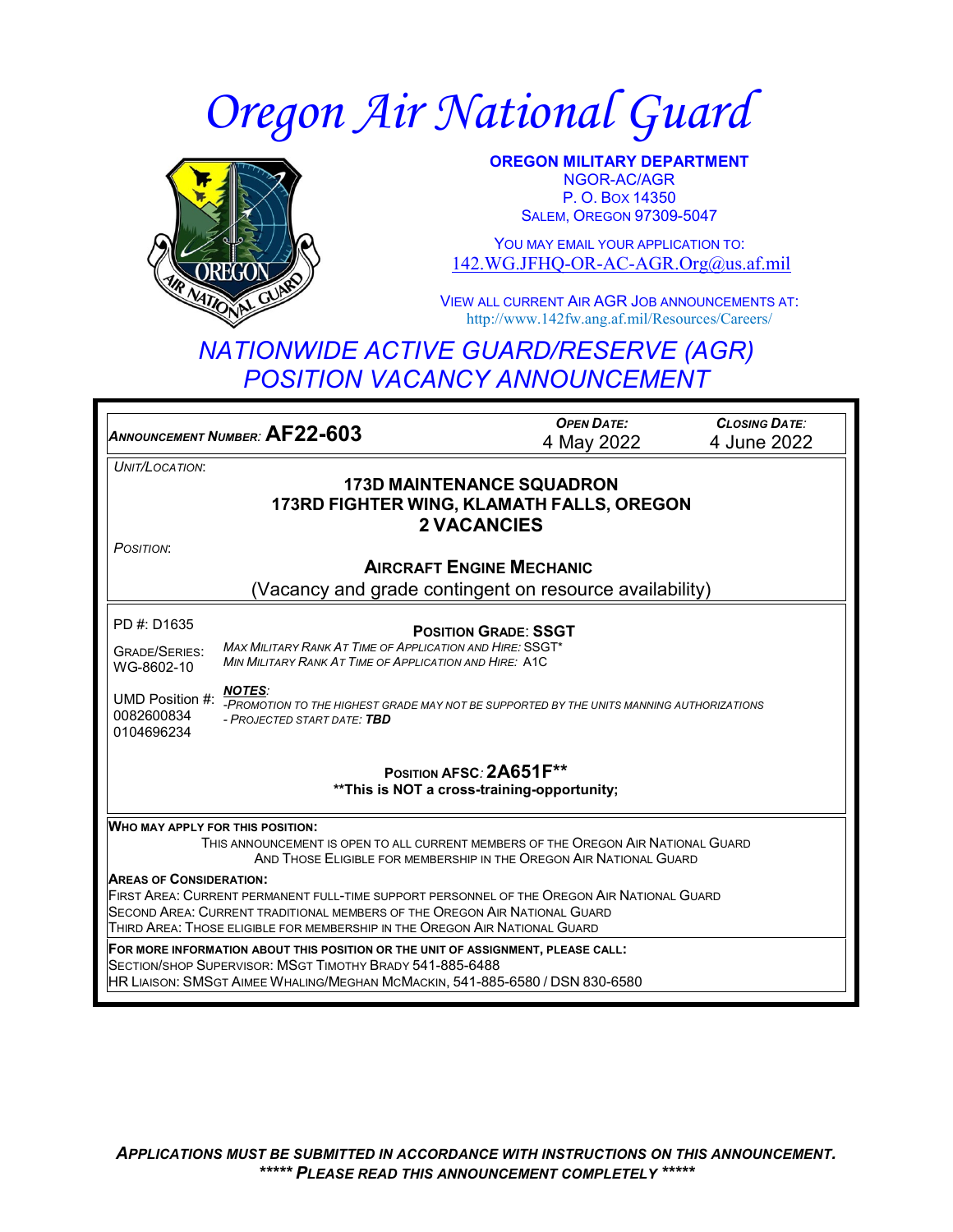## **DESCRIPTION OF DUTIES**

This position is located in an Air National Guard Aviation Wing, Maintenance Group, Maintenance Squadron, Propulsion Element, (Jet Engine Intermediate Maintenance, (JEIM) and the Hush House). The primary purpose of this position is to certify acceptable performance, test, repair, trouble-shoot, operationally check and modify aircraft turbine and auxiliary power units, and associated propulsion system components.

b. DUTIES:

(1) Troubleshoots malfunctioning engines and interrelated propulsion system components, determines degree of disassembly or certification required, repairs or replaces defective components, diagnostic computers and associated hardware. Analyzes malfunctions using schematic and wiring diagrams, blueprints, manufacturer's specifications, computer diagnostics data, inspection findings, trending data and aircrew debriefs. Performs engine run operation on installed and uninstalled engines to troubleshoot malfunctions or verify findings. Removes and installs engines and auxiliary power units. Operates, trouble-shoots and repairs aircraft jet engines.

(2) Troubleshoots, modifies, repairs, and performs sequential disassembly and assembly of gearboxes and auxiliary power units. Performs evaluations that must be accomplished at critical points in the repair/build-up process using a variety of quality characteristics, consisting of complete systems or components and assemblies that undergo many steps in a repair process and have highly critical tolerances. Performs test cell operation of engine and aircraft run up, analyzes operating parameters, makes final adjustments and verifies that engine is operating within acceptable parameters for safe operation in the aircraft.

(3) Performs scheduled and special evaluations on installed engines, auxiliary power units, and associated airframemounted systems. Interprets Engine Management trend data and investigates trend anomalies to eliminate catastrophic engine failure or damage by the prediction and detection of adverse trends towards known failure modes before they occur. (4) Performs command directed and locally established in-progress inspections (IPI) (certifying acceptable performance of all conventional or modified aircraft engines prior to their being installed in the aircraft or placed in inventory) of propulsion system components and associated equipment to determine adequacy of workmanship, materials and maintenance. Makes final certification of completed work and critical engine build measurements, annotating by signature that work and tolerances are correct. Certifies aircraft is safe for flight by Clearing Red X and other Red symbols.

(5) Requisitions, processes, and accounts for supply assets as required by the repairable processing system. Verifies compatibility of engine components. Performs computer data entry of engine and component information such as component location, status and tracking information into the Core Automated Maintenance System (CAMS) for fighter aircraft, and G081, (CAMS for Mobility) for multi-engine transport aircraft. Uses computer-based systems to account for time expenditures of maintenance performed.

(6) Provides technical advice and troubleshooting expertise to other work centers when propulsion systems affect or are affected by interrelated aircraft systems, such as: electro-environmental, pneudraulic, fuel and avionics systems. (7) Provides on-the-job training to lower graded personnel or newly assigned personnel regardless of grade. Trains lower graded employees on proper certification techniques of installed engine components. Provides instruction in repair and inspection techniques of aircraft engine components and related equipment.

(8) Examines recurring malfunctions and initiates corrective actions by submission of quality deficiency or software deficiency reports. Devises repair procedures based on findings and recommends program changes or data corrections to correct software or technical data deficiencies. Recommends revisions to intermediate maintenance directives when necessary.

(9) Serves as the hazardous materials manager as required. Interprets and follows state and federal regulations regarding the reclamation, storage and transportation of hazardous materials.

(10) Prepares for and participates in various types of readiness evaluations such as Operational Readiness Inspections (ORI), Inspector General (IG) Inspections, Unit Effectiveness Inspections and mobility and command support exercises. Performs additional duties such as, hydrazine response, aircraft or equipment decontamination, structural fire fighting, fire/crash/rescue duty, security guard, snow removal, munitions loading and handling, heavy equipment operator, maintenance of facilities and equipment, and assists local authorities during natural disasters or civil emergencies. (11) Performs other duties as assigned.

x. Other duties as assigned.

# **ELIGIBILITY REQUIREMENTS FOR ENTRY INTO THE AGR PROGRAM**

- Member must meet all eligibility criteria in ANGI 36-101, The Active Guard/Reserve Program.
- $\triangleright$  Must be a member or eligible to become a member of the Oregon Air National Guard.
- $\triangleright$  Member will be required to hold a compatible military assignment in the unit they are hired to support.
- $\triangleright$  Member's military grade will not exceed the maximum military duty grade authorized on the Unit Manning Document (UMD) for the position.
- $\triangleright$  Member must meet the physical qualifications outlined in AFI 48-123, Medical Examination and Standards, Attachment 2 before being placed on an AGR tour.
- Member must have retainability to complete the tour of military duty.
- Member must not be eligible for, or receiving a federal retirement annuity.

#### *APPLICATIONS MUST BE SUBMITTED IN ACCORDANCE WITH INSTRUCTIONS ON THIS ANNOUNCEMENT. \*\*\*\*\* PLEASE READ THIS ANNOUNCEMENT COMPLETELY \*\*\*\*\**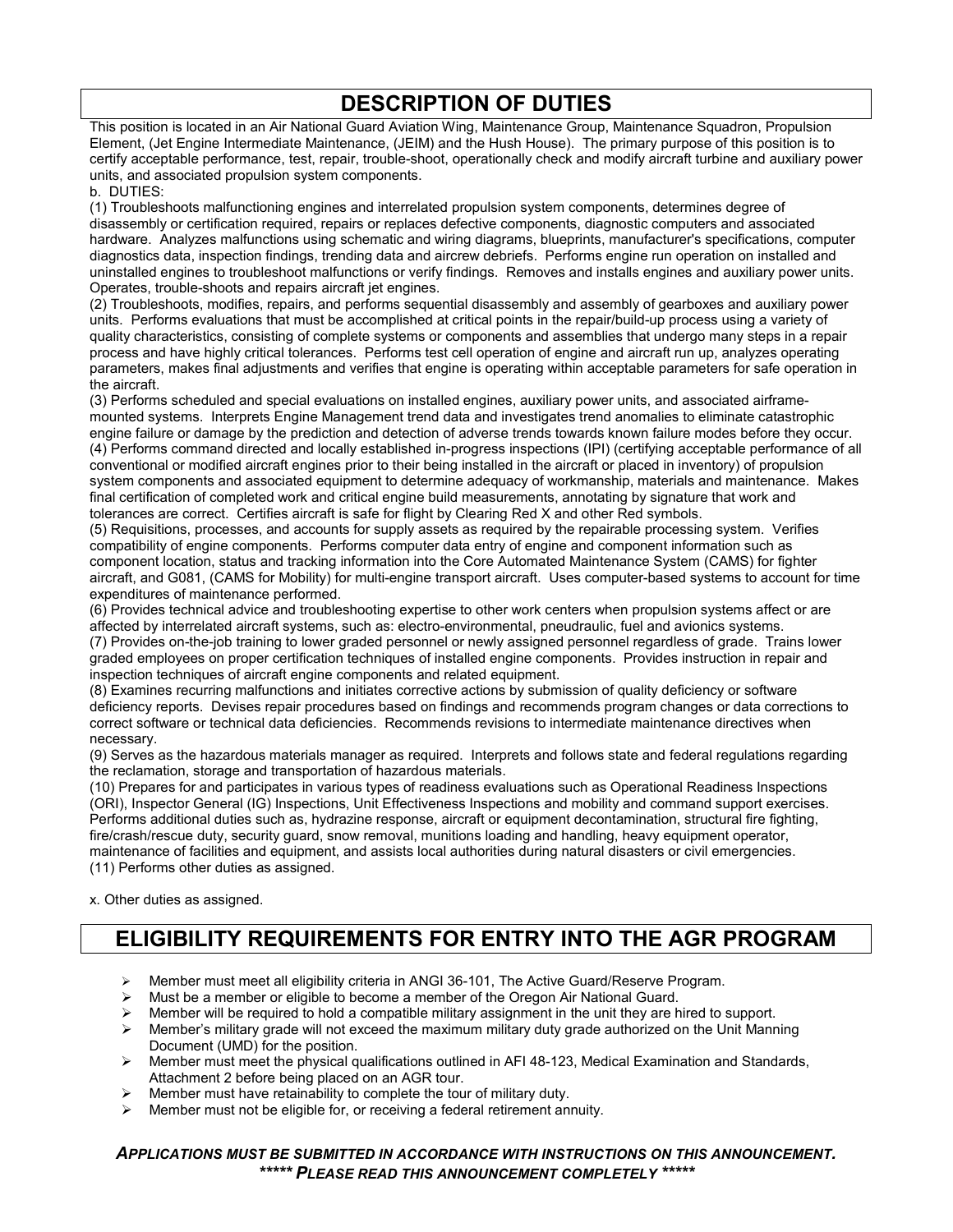- $\triangleright$  Member must comply with standards outlined in AFI 36-2905, Fitness Program to be eligible for entry into the AGR program.
- Member must hold required AFSC or be eligible for retraining (if applicable) and meet all eligibility criteria in AFECD/AFOCD

## **ADDITIONAL INFORMATION**

- ▶ AGR members will participate with their unit of assignment during Regular Scheduled Drill (RSD).
- AGR tour lengths in the State of Oregon are governed by Director of Staff Air<br>
Initial AGR tours in Oregon will not exceed 3 years: follow-on tours will be from
- Initial AGR tours in Oregon will not exceed 3 years; follow-on tours will be from 1 to 6 years, per ANGI 36-101 and ORANG force management policy
- Selectee will be required to participate in the Direct Deposit Electronics Funds Transfer program.
- A law enforcement background check may be required prior to appointment to this position; by submitting a resume or application for this position, you authorize this agency to accomplish this background check.

### **APPLICATION INSTRUCTIONS**

#### *APPLICATIONS MUST BE SUBMITTED FOLLOWING THE INSTRUCTIONS ON THIS ANNOUNCEMENT. \* \* \* \* \* \* \* \* \* \* \* \* \* INCOMPLETE APPLICATIONS WILL NOT BE PROCESSED \* \* \* \* \* \* \* \* \* \* \* \* \**

**WRITTEN EXPLANATION IS REQUIRED FOR ANY MISSING DOCUMENTS**

*Current AGR members and those who wish to become an AGR must submit the following:* NGB Form 34-1, Application for Active Guard/Reserve (AGR) Position, **Form Version Dated 11 November 2013** o Announcement number and position title must be annotated on the form o Download the current form version from; <https://www.ngbpmc.ng.mil/Portals/27/forms/ngb%20forms/ngb34-1.pdf?ver=2018-09-28-105133-833> Current Report of Individual Personnel (RIP). *Documents must show your ASVAB scores.* RIP can be obtained from the virtual MPF (vMPF) Select 'Record Review', and then 'Print/View All Pages' Copy of current passing Fitness Tracker report from the myFSS application:<https://myfss.us.af.mil/USAFCommunity/s/> *ORANG - Air Technicians interested in converting to AGR status:*  $\triangleright$  Selection for the advertised position does not constitute acceptance into the AGR program. Indicate in your email your intent to convert to an AGR, if selected.  $\triangleright$  Once notification of a selection is made, the individual is required to submit a request to change status through their current chain of command and forward to the Joint Forces Headquarters Office, AGR Section. The AGR Manager will evaluate the request against The Adjutant Generals state policy **CPM-131**, "**Limitation on Change of Status between the Technician and AGR Career Programs**", to ensure compliance. <http://www.142fw.ang.af.mil/Resources/Fact-Sheets/Display/Article/438152/air-national-guard-job-opportunities/> The Adjutant General is the final approving authority. *ORANG - Air Technicians wishing to remain in Air Technician status:* If you are a Technician applying to this PVA and choose to remain a Technician, you will need to submit the same above application documents **AND a Résumé** to the AGR mailbox. *READ THIS SECTION COMPLETELY!! IMPORTANT NOTES REGARDING COMPLETION AND SUBMISSION OF YOUR APPLICATION* ▶ AGR Service in the Oregon Air National Guard is governed by applicable AFI, ANGI, Selective Retention Review Boards (SRRB) and Command Policy Memorandums (CPM) Applicant must type or print in legible dark ink, **SIGN AND DATE** the application, or **DIGITALLY SIGN** > ALL APPLICANTS Must FULLY complete SECTION IV - PERSONAL BACKGROUND QUESTIONNAIRE of the NGB FORM 34-1  $\triangleright$  Use SECTION V – CONTINUATION/REMARKS to fully explain any "YES" answers, (except 9, 10 & 17) **FAILURE** to provide this documentation will result in the application not being processed **E-Mail is the preferred method of application receipt All documents must be consolidated into a single PDF, in the order listed above, with the announcement number and last name as the file name (example: AF22-XXX - Doe). Do NOT use the portfolio feature.** 

- **Documents that cannot be combined due to digital signatures should be attached separately following the same naming convention ("AF22-XXX – Doe – 1")**
- $\triangleright$  Limit file size to less than 5MB
- Applications mailed in government envelopes will not be accepted
- When mailing your application it is recommended that you obtain a delivery confirmation receipt

*APPLICATIONS MUST BE SUBMITTED IN ACCORDANCE WITH INSTRUCTIONS ON THIS ANNOUNCEMENT. \*\*\*\*\* PLEASE READ THIS ANNOUNCEMENT COMPLETELY \*\*\*\*\**